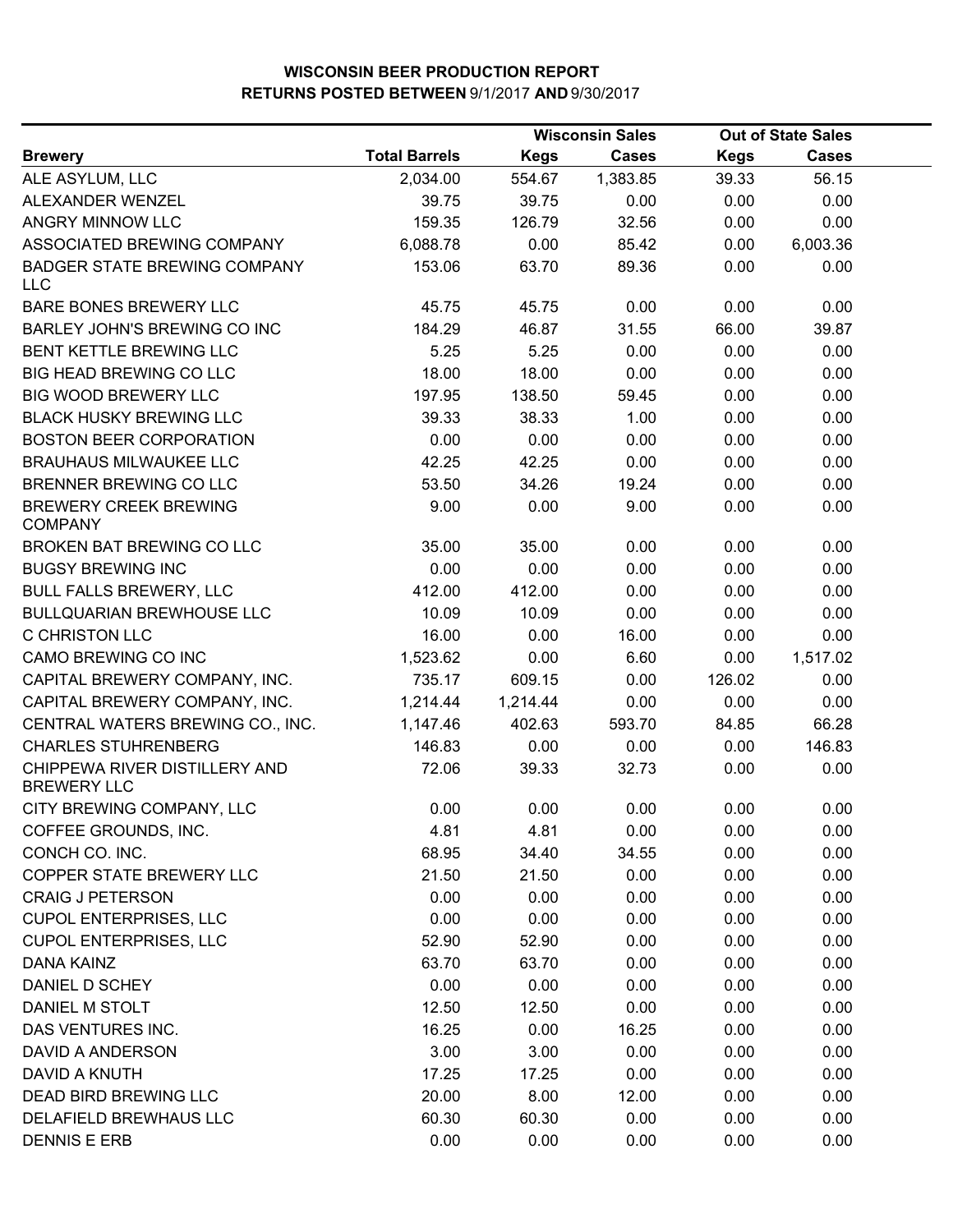|                                                            |                      | <b>Wisconsin Sales</b> |              |             | <b>Out of State Sales</b> |  |
|------------------------------------------------------------|----------------------|------------------------|--------------|-------------|---------------------------|--|
| <b>Brewery</b>                                             | <b>Total Barrels</b> | <b>Kegs</b>            | <b>Cases</b> | <b>Kegs</b> | <b>Cases</b>              |  |
| DIAGEO AMERICAS SUPPLY INC                                 | 27,622.86            | 0.00                   | 0.00         | 0.00        | 27,622.86                 |  |
| DJ FEDDERLY MANAGEMENT<br><b>CONSULTANT LLC</b>            | 3.67                 | 3.67                   | 0.00         | 0.00        | 0.00                      |  |
| DOOR COUNTY BREWING CO LLC                                 | 39.00                | 39.00                  | 0.00         | 0.00        | 0.00                      |  |
| DOOR COUNTY BREWING CO LLC                                 | 292.00               | 292.00                 | 0.00         | 0.00        | 0.00                      |  |
| DRIFTLESS BREWING COMPANY LLC                              | 11.00                | 11.00                  | 0.00         | 0.00        | 0.00                      |  |
| <b>DUBUQUE BREWING &amp; MALTING</b><br><b>COMPANY LLC</b> | 15.31                | 0.00                   | 0.01         | 9.50        | 5.80                      |  |
| EAGLE TRACE BREWING COMPANY<br>LLC                         | 6.33                 | 6.33                   | 0.00         | 0.00        | 0.00                      |  |
| EAGLE TRACE BREWING COMPANY<br>LLC                         | 46.50                | 46.50                  | 0.00         | 0.00        | 0.00                      |  |
| <b>ESSER DISTRIBUTING CO INC</b>                           | 0.00                 | 0.00                   | 0.00         | 0.00        | 0.00                      |  |
| EVANS BREWING COMPANY INC                                  | 311.27               | 0.00                   | 0.00         | 0.00        | 311.27                    |  |
| FK&P, LLC                                                  | 0.00                 | 0.00                   | 0.00         | 0.00        | 0.00                      |  |
| FERMENTORIUM BEVERAGE<br><b>COMPANY LLC</b>                | 131.82               | 91.81                  | 40.01        | 0.00        | 0.00                      |  |
| FFATS BREWING COMPANY, LLC                                 | 6.00                 | 6.00                   | 0.00         | 0.00        | 0.00                      |  |
| FIVE STAR BREWING CO INC.                                  | 785.05               | 0.00                   | 13.21        | 0.00        | 771.84                    |  |
| FOX RIVER BREWING COMPANY II, LLC                          | 148.88               | 148.88                 | 0.00         | 0.00        | 0.00                      |  |
| FOX RIVER BREWING COMPANY, LLC                             | 158.77               | 158.77                 | 0.00         | 0.00        | 0.00                      |  |
| <b>FRESAR INC</b>                                          | 0.60                 | 0.60                   | 0.00         | 0.00        | 0.00                      |  |
| <b>FULTON LLC</b>                                          | 54.56                | 20.50                  | 34.06        | 0.00        | 0.00                      |  |
| <b>GATHERING PLACE BREWING</b><br><b>COMPANY LLC</b>       | 41.75                | 41.75                  | 0.00         | 0.00        | 0.00                      |  |
| GD3, LLC                                                   | 258.60               | 258.60                 | 0.00         | 0.00        | 0.00                      |  |
| GD4, LLC                                                   | 87.00                | 87.00                  | 0.00         | 0.00        | 0.00                      |  |
| <b>GEORGE BREGAR</b>                                       | 28.25                | 28.25                  | 0.00         | 0.00        | 0.00                      |  |
| GJS SALES, INC.                                            | 16.33                | 0.00                   | 16.33        | 0.00        | 0.00                      |  |
| <b>GOOD CITY BREWING LLC</b>                               | 168.58               | 104.52                 | 64.06        | 0.00        | 0.00                      |  |
| <b>GRANITE CITY RESTAURANT</b><br>OPERATIONS INC           | 12.74                | 12.74                  | 0.00         | 0.00        | 0.00                      |  |
| <b>GRAY BREWING CO.</b>                                    | 241.47               | 58.66                  | 159.58       | 10.67       | 12.56                     |  |
| <b>GREEN BAY BREWING COMPANY</b>                           | 510.41               | 249.38                 | 248.76       | 6.17        | 6.10                      |  |
| <b>GREENVIEW BREWING LLC</b>                               | 11.89                | 6.48                   | 5.41         | 0.00        | 0.00                      |  |
| <b>GUY R LILJA</b>                                         | 0.00                 | 0.00                   | 0.00         | 0.00        | 0.00                      |  |
| HANSON BREWING COMPANY LLC                                 | 0.00                 | 0.00                   | 0.00         | 0.00        | 0.00                      |  |
| HILLSBORO BREWING COMPANY LLC                              | 43.00                | 43.00                  | 0.00         | 0.00        | 0.00                      |  |
| HOP & BARREL BREWING COMPANY,<br><b>LLC</b>                | 0.00                 | 0.00                   | 0.00         | 0.00        | 0.00                      |  |
| HOP HAUS BREWING COMPANY LLC                               | 98.00                | 98.00                  | 0.00         | 0.00        | 0.00                      |  |
| HORNELL BREWING CO INC                                     | 3,861.04             | 0.00                   | 0.00         | 0.00        | 3,861.04                  |  |
| <b>HOUSE OF BREWS LLC</b>                                  | 8.27                 | 8.27                   | 0.00         | 0.00        | 0.00                      |  |
| <b>ISAAC SHOWAKI</b>                                       | 183.39               | 95.52                  | 87.87        | 0.00        | 0.00                      |  |
| JACOB LEINENKUGEL BREWING CO.,<br><b>LLC</b>               | 22,652.16            | 1,208.97               | 5,710.96     | 2,160.03    | 13,572.20                 |  |
| JEAN M LANE                                                | 15.50                | 15.50                  | 0.00         | 0.00        | 0.00                      |  |
| <b>JEREMY BEACH</b>                                        | 0.00                 | 0.00                   | 0.00         | 0.00        | 0.00                      |  |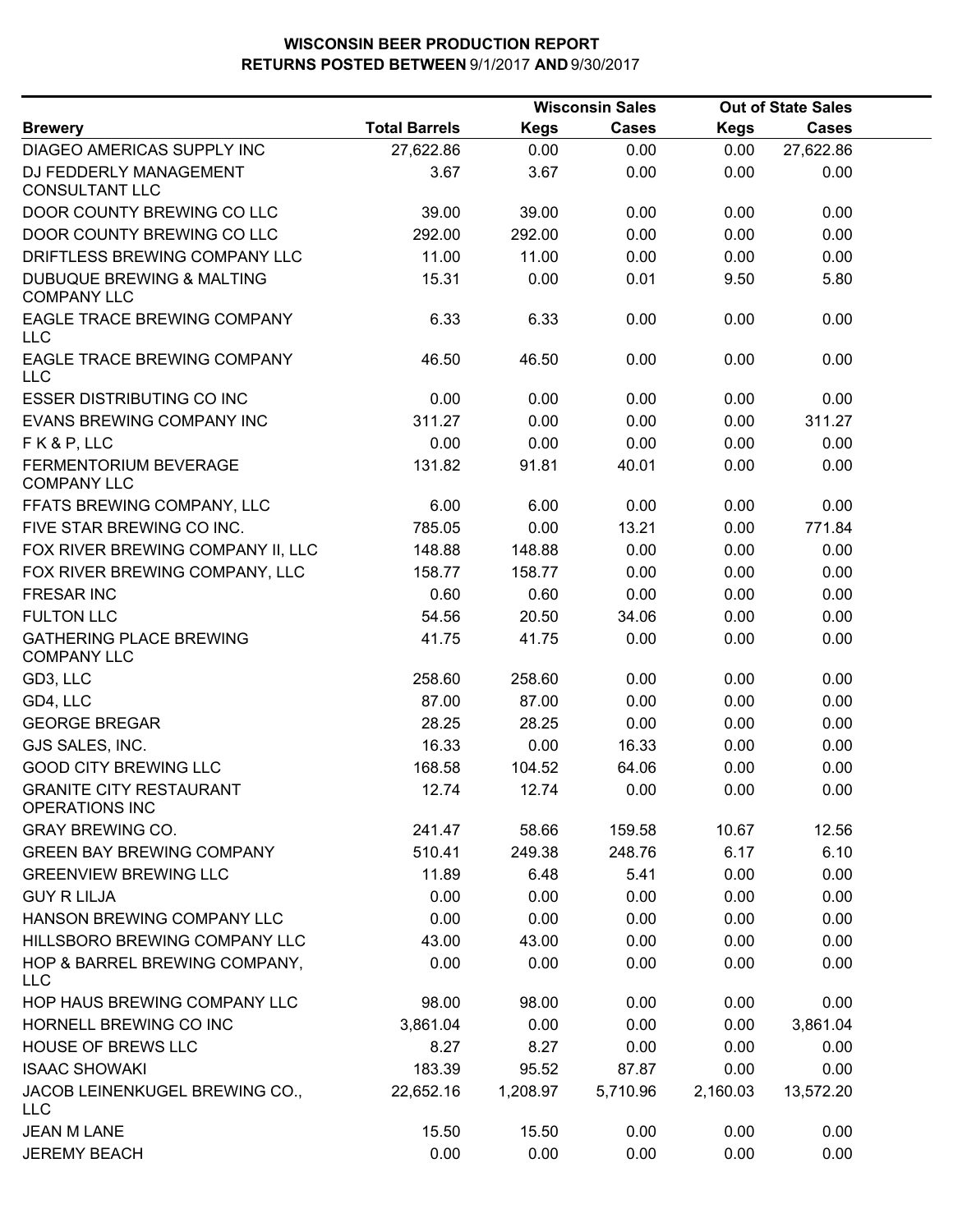|                                             |                      |             | <b>Wisconsin Sales</b> |             | <b>Out of State Sales</b> |  |
|---------------------------------------------|----------------------|-------------|------------------------|-------------|---------------------------|--|
| <b>Brewery</b>                              | <b>Total Barrels</b> | <b>Kegs</b> | <b>Cases</b>           | <b>Kegs</b> | <b>Cases</b>              |  |
| KARBEN4 BREWING LLC                         | 1,079.75             | 457.30      | 622.45                 | 0.00        | 0.00                      |  |
| KATCHEVER & CO LLC                          | 346.90               | 158.29      | 188.61                 | 0.00        | 0.00                      |  |
| KELLERMEISTER BEVERAGES, LLC                | 18.61                | 18.61       | 0.00                   | 0.00        | 0.00                      |  |
| <b>KUL BREWING LLC</b>                      | 776.03               | 124.50      | 651.53                 | 0.00        | 0.00                      |  |
| LACROSSE BREWING LLC                        | 3,600.91             | 12.00       | 2,895.90               | 0.00        | 693.01                    |  |
| LAKEFRONT BREWERY, INC.                     | 0.00                 | 0.00        | 0.00                   | 0.00        | 0.00                      |  |
| LAKEFRONT BREWERY, INC.                     | 5,073.15             | 1,504.49    | 2,224.21               | 159.98      | 1,184.47                  |  |
| LAKEWALK BREWERY AND CAFE<br><b>COMPANY</b> | 50.00                | 50.00       | 0.00                   | 0.00        | 0.00                      |  |
| LAZY MONK BREWING LLC                       | 66.86                | 38.23       | 28.63                  | 0.00        | 0.00                      |  |
| LEATHERHEAD BREWING COMPANY<br><b>LLC</b>   | 7.39                 | 7.39        | 0.00                   | 0.00        | 0.00                      |  |
| <b>LEE BURGESS</b>                          | 0.00                 | 0.00        | 0.00                   | 0.00        | 0.00                      |  |
| LEFFEL ROOTS, LLC                           | 0.00                 | 0.00        | 0.00                   | 0.00        | 0.00                      |  |
| <b>LEVI FUNK</b>                            | 23.71                | 4.98        | 18.73                  | 0.00        | 0.00                      |  |
| LHM BREW PUB, LLC                           | 18.76                | 18.76       | 0.00                   | 0.00        | 0.00                      |  |
| <b>LOST ISLAND WINE LLC</b>                 | 4.26                 | 4.26        | 0.00                   | 0.00        | 0.00                      |  |
| MARK ANTHONY BREWING INC                    | 58,582.13            | 0.00        | $-4,716.87$            | 0.00        | 63,299.00                 |  |
| <b>MARK RIGGLE</b>                          | 0.00                 | 0.00        | 0.00                   | 0.00        | 0.00                      |  |
| MATTHEW J GEARY                             | 47.53                | 42.69       | 4.84                   | 0.00        | 0.00                      |  |
| <b>MATTHEW R SCHMIDT</b>                    | 102.00               | 102.00      | 0.00                   | 0.00        | 0.00                      |  |
| MCZ'S BREWING, LLC                          | 0.00                 | 0.00        | 0.00                   | 0.00        | 0.00                      |  |
| MILLER BREWING INTERNATIONAL,<br>INC.       | 0.00                 | 0.00        | 0.00                   | 0.00        | 0.00                      |  |
| MILLERCOORS LLC                             | 127.86               | 3.50        | 0.36                   | 124.00      | 0.00                      |  |
| MILLERCOORS LLC                             | 651,429.27           | 15,368.85   | 121,263.67             | 58,633.84   | 456,162.91                |  |
| MILLERCOORS LLC                             | 0.00                 | 0.00        | 0.00                   | 0.00        | 0.00                      |  |
| MILWAUKEE BREWING COMPANY                   | 60.00                | 60.00       | 0.00                   | 0.00        | 0.00                      |  |
| MILWAUKEE BREWING COMPANY                   | 1,765.53             | 545.06      | 1,146.39               | 19.89       | 54.19                     |  |
| MINOCQUA BREWING CO INC                     | 14.75                | 14.75       | 0.00                   | 0.00        | 0.00                      |  |
| <b>MISSION BREWERY INC</b>                  | 0.00                 | 0.00        | 0.00                   | 0.00        | 0.00                      |  |
| MOBCRAFT BEER INC                           | 214.10               | 130.37      | 77.79                  | 1.00        | 4.94                      |  |
| <b>MODICUM BREWING LLC</b>                  | 21.25                | 19.50       | 1.75                   | 0.00        | 0.00                      |  |
| MOOSEJAW PIZZA & BREWING CO LLC             | 187.70               | 128.26      | 59.44                  | 0.00        | 0.00                      |  |
| <b>MOUNTAIN CREST SRL LLC</b>               | 7,720.46             | 23.25       | 855.80                 | 99.75       | 6,741.66                  |  |
| NATHAN R WARNKE                             | 9.65                 | 9.65        | 0.00                   | 0.00        | 0.00                      |  |
| <b>NEW GLARUS BREWING COMPANY</b>           | 22,682.46            | 6,914.00    | 15,768.46              | 0.00        | 0.00                      |  |
| <b>NEW GLARUS BREWING COMPANY</b>           | 1,075.04             | 188.50      | 886.54                 | 0.00        | 0.00                      |  |
| NEXT DOOR BREWING LLC                       | 12.29                | 9.50        | 2.79                   | 0.00        | 0.00                      |  |
| NEXT DOOR BREWING LLC                       | 35.71                | 13.50       | 22.21                  | 0.00        | 0.00                      |  |
| NICHOLAS CALAWAY                            | 143.99               | 143.99      | 0.00                   | 0.00        | 0.00                      |  |
| NOBLE ROOTS BREWING COMPANY,<br><b>LLC</b>  | 23.86                | 23.86       | 0.00                   | 0.00        | 0.00                      |  |
| NORTHWOODS BREWING CORP LLC                 | 84.00                | 84.00       | 0.00                   | 0.00        | 0.00                      |  |
| <b>OLIPHANT BREWING LLC</b>                 | 52.63                | 43.11       | 0.00                   | 9.52        | 0.00                      |  |
| O'SO BREWING COMPANY                        | 372.04               | 206.67      | 10.63                  | 0.00        | 154.74                    |  |
| PABST BREWING COMPANY LLC                   | 0.00                 | 0.00        | 0.00                   | 0.00        | 0.00                      |  |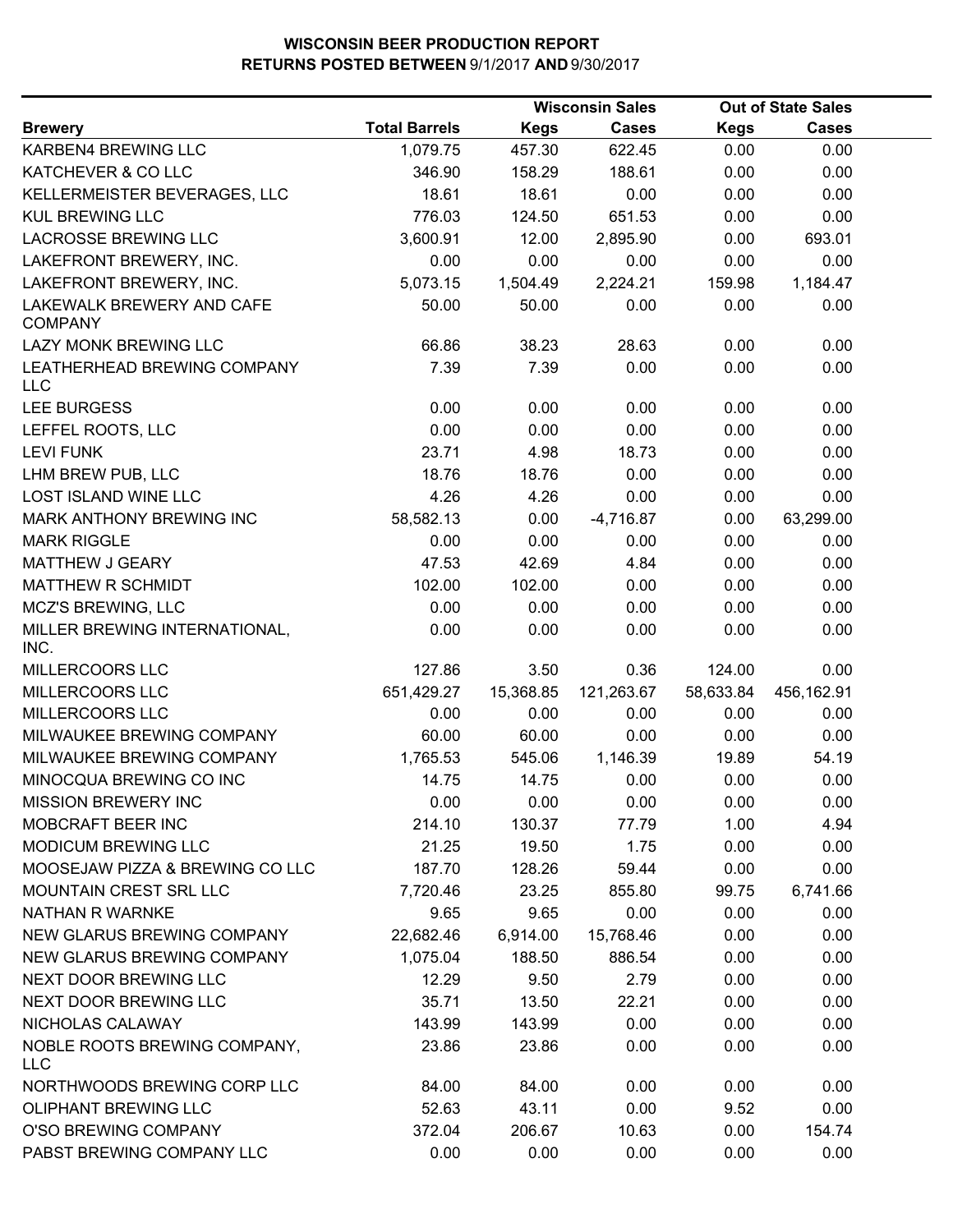|                                            |                      |             | <b>Wisconsin Sales</b> |             | <b>Out of State Sales</b> |  |
|--------------------------------------------|----------------------|-------------|------------------------|-------------|---------------------------|--|
| <b>Brewery</b>                             | <b>Total Barrels</b> | <b>Kegs</b> | <b>Cases</b>           | <b>Kegs</b> | Cases                     |  |
| PABST BREWING COMPANY LLC                  | 24.00                | 24.00       | 0.00                   | 0.00        | 0.00                      |  |
| PABST BREWING COMPANY LLC                  | 0.00                 | 0.00        | 0.00                   | 0.00        | 0.00                      |  |
| PANDORA BREWING INC                        | 0.00                 | 0.00        | 0.00                   | 0.00        | 0.00                      |  |
| PARCHED EAGLE BREWPUB LLC                  | 7.00                 | 7.00        | 0.00                   | 0.00        | 0.00                      |  |
| PATRICK MC INTOSH                          | 28.45                | 17.84       | 2.85                   | 3.83        | 3.93                      |  |
| PETER H GENTRY                             | 0.00                 | 0.00        | 0.00                   | 0.00        | 0.00                      |  |
| PETER H GENTRY                             | 339.03               | 339.03      | 0.00                   | 0.00        | 0.00                      |  |
| PETER H GENTRY                             | 12.00                | 12.00       | 0.00                   | 0.00        | 0.00                      |  |
| PETER PETERSON                             | 10.00                | 10.00       | 0.00                   | 0.00        | 0.00                      |  |
| PETSKULL BREWING COMPANY LLC               | 2.00                 | 2.00        | 0.00                   | 0.00        | 0.00                      |  |
| PHUSION PROJECTS LLC                       | 36,945.17            | 0.00        | 829.61                 | 0.00        | 36,115.56                 |  |
| PITCHFORK BREWING LLC                      | 23.46                | 23.46       | 0.00                   | 0.00        | 0.00                      |  |
| PLYMOUTH BREWING COMPANY LLC               | 12.20                | 12.20       | 0.00                   | 0.00        | 0.00                      |  |
| PORT HURON BREWING COMPANY,<br><b>LLC</b>  | 0.00                 | 0.00        | 0.00                   | 0.00        | 0.00                      |  |
| POTOSI BREWING COMPANY                     | 0.00                 | 0.00        | 0.00                   | 0.00        | 0.00                      |  |
| POTOSI BREWING COMPANY                     | 0.00                 | 0.00        | 0.00                   | 0.00        | 0.00                      |  |
| R' NOGGIN BREWING LLC                      | 40.50                | 40.50       | 0.00                   | 0.00        | 0.00                      |  |
| RAIL HOUSE PROPERTIES LLC                  | 28.50                | 28.50       | 0.00                   | 0.00        | 0.00                      |  |
| RAISED GRAIN BREWING COMPANY<br><b>LLC</b> | 87.05                | 86.06       | 0.99                   | 0.00        | 0.00                      |  |
| RANDOLPH OSKEY                             | 14.97                | 14.97       | 0.00                   | 0.00        | 0.00                      |  |
| RED EYE BREWING COMPANY LLC                | 29.85                | 29.85       | 0.00                   | 0.00        | 0.00                      |  |
| REGAL BRAU BREWING COMPANY LLC             | 4,939.15             | 0.00        | 51.47                  | 0.00        | 4,887.68                  |  |
| REVOLVER BREWING LLC                       | 0.00                 | 0.00        | 0.00                   | 0.00        | 0.00                      |  |
| RHINELANDER BREWING CO LLC                 | 6,799.30             | 13.75       | 340.19                 | 0.00        | 6,445.36                  |  |
| <b>RICHARD R TUESCHER</b>                  | 0.00                 | 0.00        | 0.00                   | 0.00        | 0.00                      |  |
| <b>ROBERT A LARSON</b>                     | 380.21               | 143.99      | 177.09                 | 21.67       | 37.46                     |  |
| ROCK COUNTY BREWING COMPANY<br>LLC         | 40.62                | 0.00        | 40.62                  | 0.00        | 0.00                      |  |
| ROCKY REEF BREWING COMPANY                 | 30.15                | 30.15       | 0.00                   | 0.00        | 0.00                      |  |
| <b>ROGER MILLER</b>                        | 9.35                 | 9.35        | 0.00                   | 0.00        | 0.00                      |  |
| <b>ROSS M NELSON</b>                       | 1.32                 | 1.32        | 0.00                   | 0.00        | 0.00                      |  |
| ROWLAND'S CALUMET BREWING CO.,<br>INC.     | 12.00                | 12.00       | 0.00                   | 0.00        | 0.00                      |  |
| ROWLAND'S CALUMET BREWING CO.,<br>INC.     | 15.00                | 15.00       | 0.00                   | 0.00        | 0.00                      |  |
| RUSH RIVER BREWING LLC                     | 227.64               | 52.33       | 59.55                  | 47.67       | 68.09                     |  |
| <b>RUSTIC VENTURES LLC</b>                 | 0.00                 | 0.00        | 0.00                   | 0.00        | 0.00                      |  |
| <b>RUSTIC VENTURES LLC</b>                 | 0.00                 | 0.00        | 0.00                   | 0.00        | 0.00                      |  |
| SAINT CROIX BEVERAGES LLC                  | 0.00                 | 0.00        | 0.00                   | 0.00        | 0.00                      |  |
| SAND CREEK BREWING CO LLC                  | 0.00                 | 0.00        | 0.00                   | 0.00        | 0.00                      |  |
| SAWMILL BREWING CO INC                     | 18.50                | 18.50       | 0.00                   | 0.00        | 0.00                      |  |
| SAWMILL LOGGER ENTERPRISES LLC             | 4.00                 | 4.00        | 0.00                   | 0.00        | 0.00                      |  |
| SILVER CREEK BREWING COMPANY               | 20.00                | 20.00       | 0.00                   | 0.00        | 0.00                      |  |
| SLEEMAN BREWING COMPANY USA<br><b>INC</b>  | 14,076.13            | 2,958.63    | 3,369.19               | 3,659.02    | 4,089.29                  |  |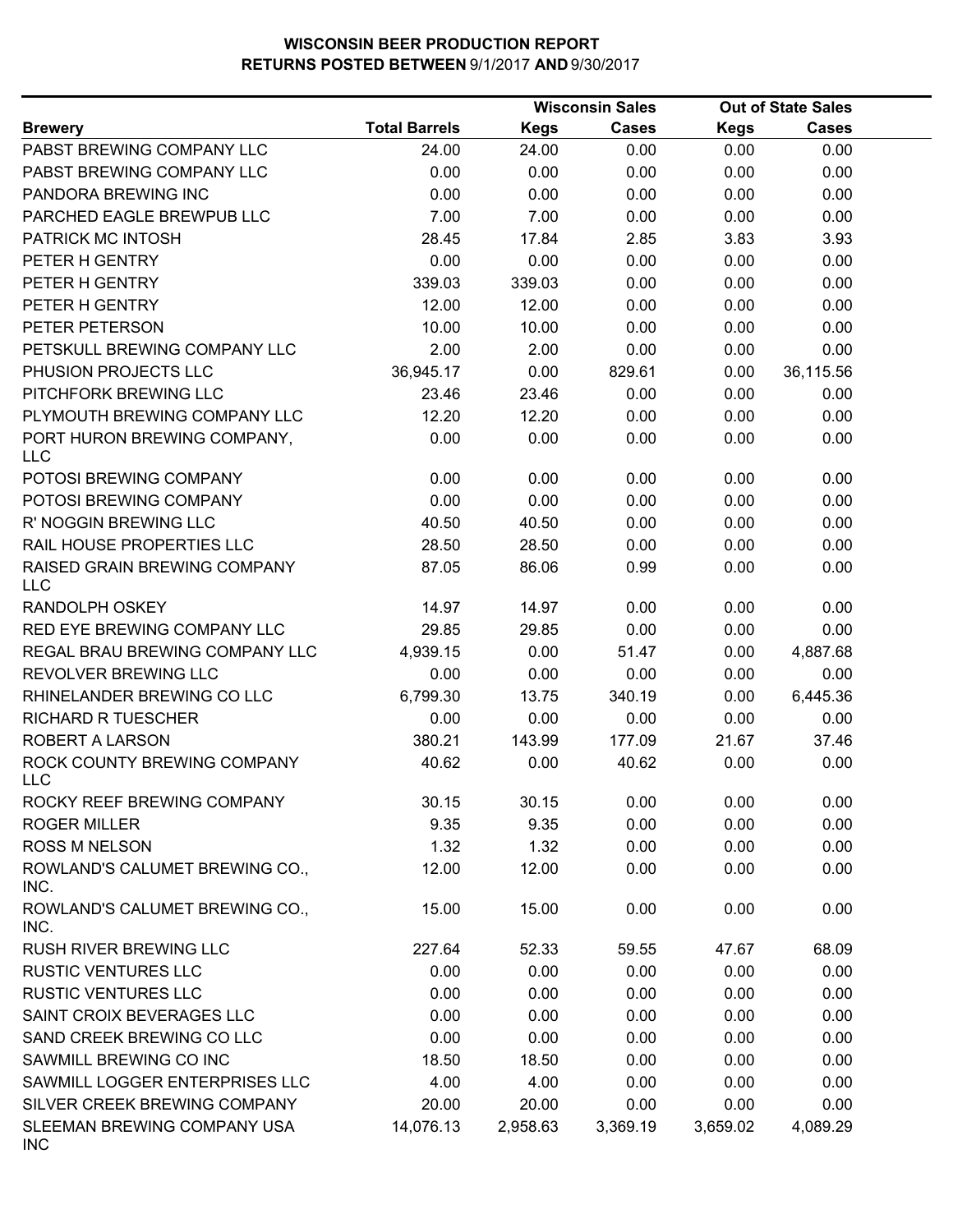|                                                        |                      |             | <b>Wisconsin Sales</b> |             | <b>Out of State Sales</b> |  |
|--------------------------------------------------------|----------------------|-------------|------------------------|-------------|---------------------------|--|
| <b>Brewery</b>                                         | <b>Total Barrels</b> | <b>Kegs</b> | <b>Cases</b>           | <b>Kegs</b> | <b>Cases</b>              |  |
| <b>SLOCUM LLC</b>                                      | 74.70                | 74.70       | 0.00                   | 0.00        | 0.00                      |  |
| SOUTH SHORE BREWERY, INC.                              | 37.96                | 37.96       | 0.00                   | 0.00        | 0.00                      |  |
| SOUTH SHORE BREWERY, INC.                              | 143.14               | 57.13       | 67.06                  | 11.33       | 7.62                      |  |
| <b>SPB LLC</b>                                         | 3,459.82             | 806.99      | 1,381.99               | 341.87      | 928.97                    |  |
| SPRECHER BREWING COMPANY, INC.                         | 967.20               | 614.91      | 279.92                 | 21.47       | 50.90                     |  |
| STARBOARD BREWING COMPANY LLC                          | 15.00                | 15.00       | 0.00                   | 0.00        | 0.00                      |  |
| <b>STEPHEN B ZINK</b>                                  | 0.00                 | 0.00        | 0.00                   | 0.00        | 0.00                      |  |
| STILLMANK BREWING COMPANY                              | 89.32                | 39.67       | 49.65                  | 0.00        | 0.00                      |  |
| STONE CELLAR BREWPUB, INC.                             | 281.48               | 281.48      | 0.00                   | 0.00        | 0.00                      |  |
| SUGAR CREEK ACQUISITION LLC                            | 0.00                 | 0.00        | 0.00                   | 0.00        | 0.00                      |  |
| SWINGING BRIDGE BREWING<br><b>COMPANY</b>              | 16.22                | 16.22       | 0.00                   | 0.00        | 0.00                      |  |
| <b>TAILGATE BEER LLC</b>                               | 75.00                | 0.00        | 0.00                   | 0.00        | 75.00                     |  |
| <b>TERRAPIN BEER COMPANY LLC</b>                       | 847.80               | $-342.00$   | 342.00                 | 342.00      | 505.80                    |  |
| THE BENJAMIN BEER COMPANY INC                          | 12.00                | 12.00       | 0.00                   | 0.00        | 0.00                      |  |
| THE BRONX BREWERY, LLC                                 | 0.00                 | 0.00        | 0.00                   | 0.00        | 0.00                      |  |
| THE ENLIGHTENED IMBIBER LLC                            | 22.34                | 22.34       | 0.00                   | 0.00        | 0.00                      |  |
| THE EXPLORIUM BREWPUB LLC                              | 62.25                | 62.25       | 0.00                   | 0.00        | 0.00                      |  |
| THE GD 2 LLC                                           | 116.97               | 116.97      | 0.00                   | 0.00        | 0.00                      |  |
| THE GREAT DANE PUB AND BREWING<br>COMPANY, INC.        | 172.90               | 172.90      | 0.00                   | 0.00        | 0.00                      |  |
| THE LONE GIRL BREWING COMPANY -<br><b>WAUNAKEE LLC</b> | 73.50                | 73.50       | 0.00                   | 0.00        | 0.00                      |  |
| THIRD SPACE BREWING LLC                                | 218.98               | 124.00      | 94.98                  | 0.00        | 0.00                      |  |
| THUMB KNUCKLE BREWING COMPANY                          | 30.00                | 30.00       | 0.00                   | 0.00        | 0.00                      |  |
| TITLETOWN BREWING CO LLC                               | 976.33               | 537.55      | 438.78                 | 0.00        | 0.00                      |  |
| <b>TOM PORTER</b>                                      | 384.80               | 384.80      | 0.00                   | 0.00        | 0.00                      |  |
| <b>TOPPLING GOLIATH INC</b>                            | 319.84               | 60.00       | 0.00                   | 259.84      | 0.00                      |  |
| TRIBUTE BREWING COMPANY LLC                            | 84.40                | 46.95       | 37.45                  | 0.00        | 0.00                      |  |
| TURTLE STACK BREWERY, LLC                              | 24.17                | 24.17       | 0.00                   | 0.00        | 0.00                      |  |
| TWIN BEAGLES BREWING COMPANY<br>LLC                    | 5.50                 | 5.50        | 0.00                   | 0.00        | 0.00                      |  |
| UNITED BRANDS COMPANY INC                              | 65.25                | 0.00        | 65.25                  | 0.00        | 0.00                      |  |
| UNIVERSAL SALES INC                                    | 3,010.57             | 0.50        | 175.97                 | 0.00        | 2,834.10                  |  |
| URBAN HARVEST BREWING COMPANY<br><b>LLC</b>            | 8.50                 | 8.50        | 0.00                   | 0.00        | 0.00                      |  |
| V3 BREWING COMPANY INC                                 | 0.00                 | 0.00        | 0.00                   | 0.00        | 0.00                      |  |
| <b>VIKING BREWING</b>                                  | 11.16                | 5.92        | 5.24                   | 0.00        | 0.00                      |  |
| VINTAGE II, INC.                                       | 193.60               | 193.60      | 0.00                   | 0.00        | 0.00                      |  |
| <b>VINTAGE LLC</b>                                     | 0.00                 | 0.00        | 0.00                   | 0.00        | 0.00                      |  |
| WALNUT BREWERY, INC.                                   | 73.00                | 73.00       | 0.00                   | 0.00        | 0.00                      |  |
| WATER STREET BREWERY, INC.                             | 0.00                 | 0.00        | 0.00                   | 0.00        | 0.00                      |  |
| WEST BEND BREWING COMPANY LTD                          | 0.00                 | 0.00        | 0.00                   | 0.00        | 0.00                      |  |
| WESTALLION BREWING COMPANY LLC                         | 0.00                 | 0.00        | 0.00                   | 0.00        | 0.00                      |  |
| <b>WILLIAM K BUSCH BREWING</b><br><b>COMPANY LLC</b>   | 805.92               | 0.01        | 0.01                   | 93.99       | 711.91                    |  |
| WINERY EXCHANGE, INC.                                  | 4,801.48             | 0.00        | 0.00                   | 0.00        | 4,801.48                  |  |